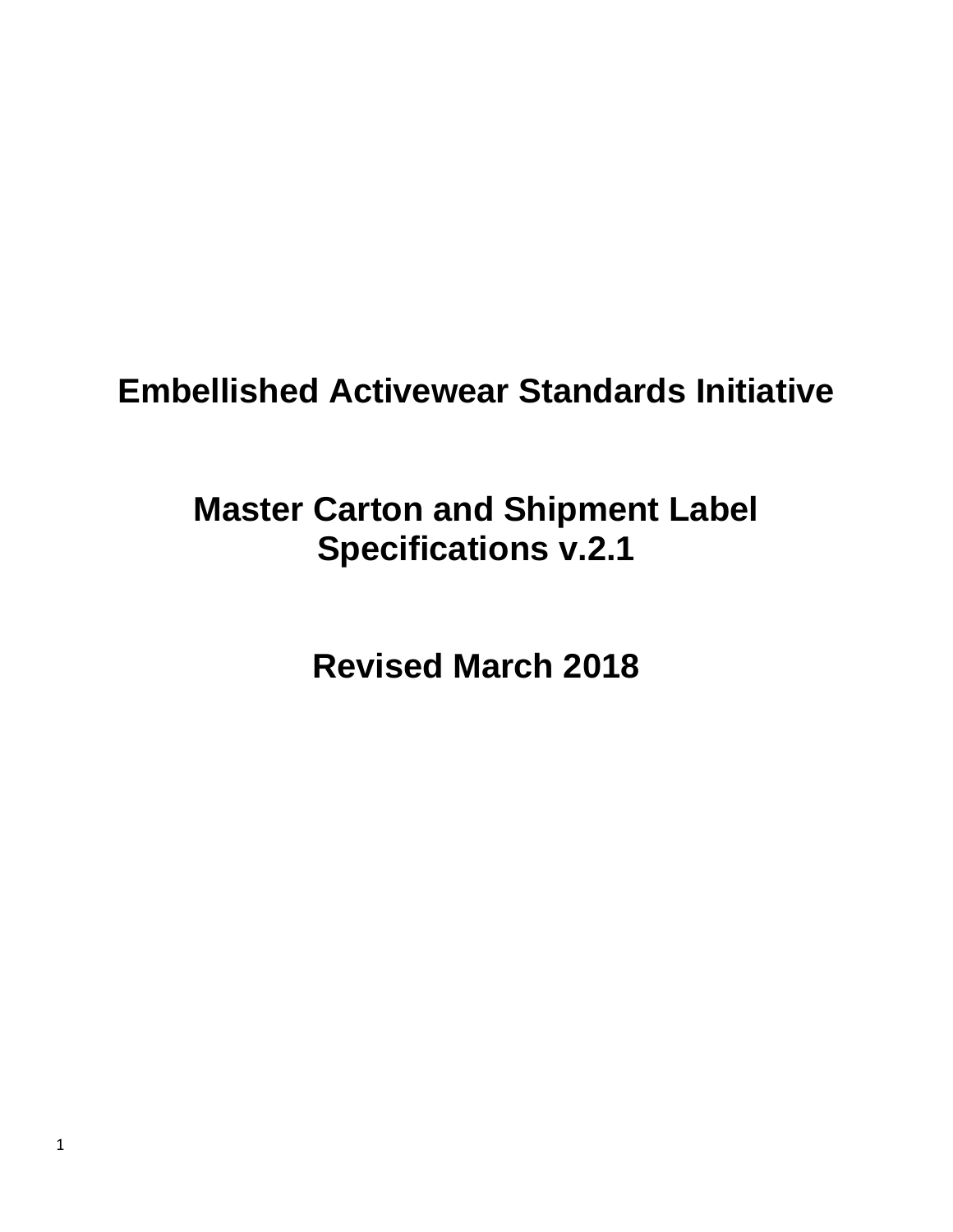## **Master Carton Label Specifications**

- 1. The Master Carton Product Label design is based on the bar code label standards developed by the Uniform Code Council (UCC). (See Figures 1 and 9)
- 2. Label Purpose To be used on a single container holding a single part number.
- 3. Specifications refer to the master carton. The specification does not include inner-packs or item markings.
- 4. All bar codes use UCC/ EAN -128 symbology.





- 5. The master carton label should be located so that the printed carton license plate ID (SSCC-18) is located at least 1 1/2 inches and no more than 2 ¼ inches from the bottom of the carton and located along the left edge of the short side of the carton. (See Figure 2)
- 6. The preference is for the shipping label to be located in close proximity to the master carton label on the short end of the master carton (See Figure 2).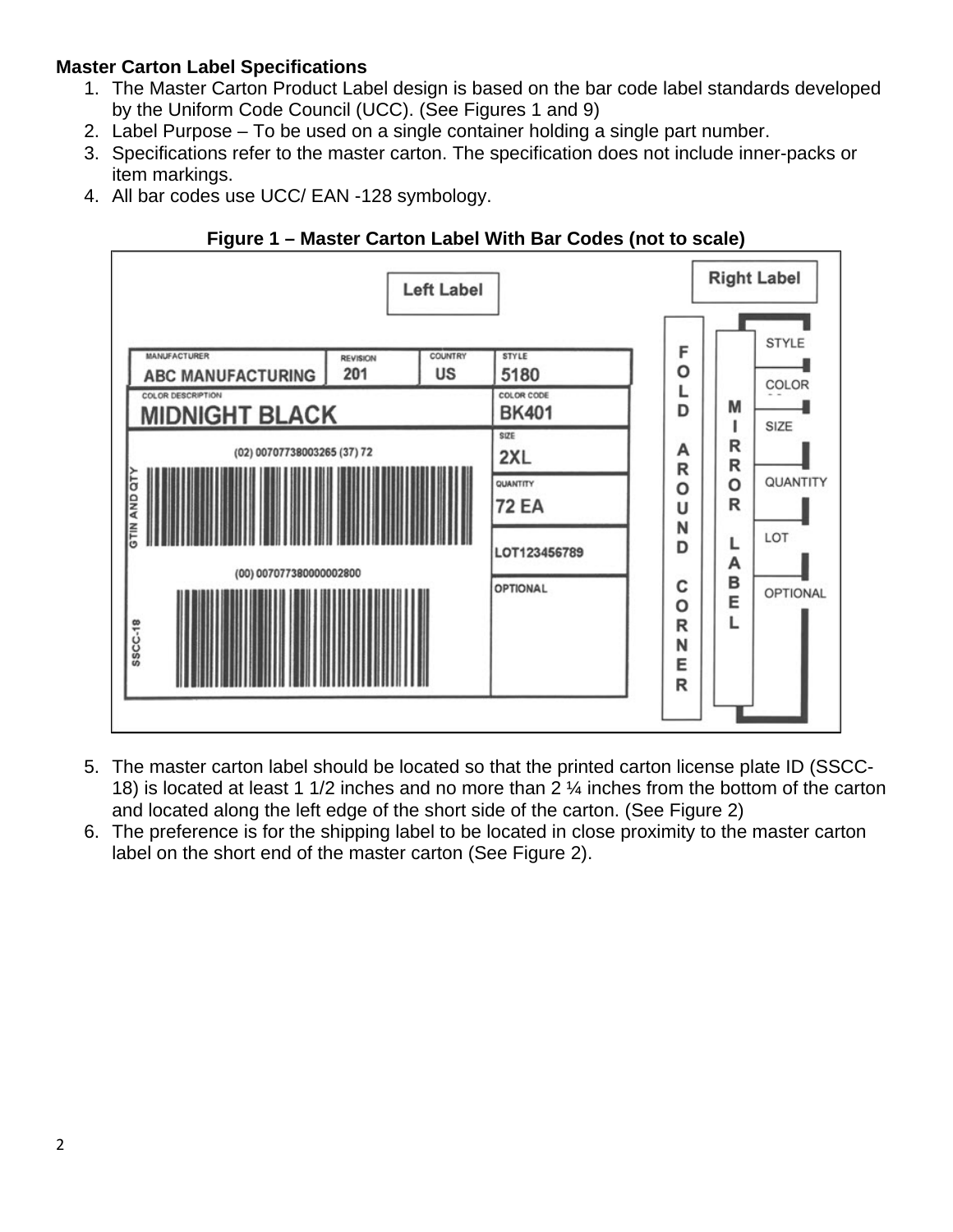**Figure 2 - Wrap Around Label and Location on a Master Carton**



# Notes:

This is to be the location for the label described in Figures 3 and 4 and the Shipping Label in Figure 5. (When placed on an individual master carton).

- 1. Labels should wrap around and be in the lower left quadrant of the short side of the master carton.
- 2. Label must be positioned so that the lowest bar code is a minimum of 1 1/2" from the bottom of the case and no more than 2  $\frac{1}{4}$ ".
- 3. The area from the bottom to the top of the carton and 7 inches back from the corner is reserved for this application. No other labels are to be placed there but carton graphics are OK.
- 4. If manufacturers must use a second label for internal systems, the second label must be as close to the top of the carton as possible to avoid confusion.
- 5. The bottom of the product ID label should be parallel to the bottom of the case.
- 6. If the master carton is not high enough for a shipping label to be place above the master carton label, place the shipping label in the area to the right of the master carton label on the short side of the master carton.
- 7. There is a preference for a wrap around master carton label. The wrap around label may be printed on a single label (4"X12") or two single (4"X6") labels. When two separate labels are used, the labels should be located on adjacent sides of the carton in the assigned space.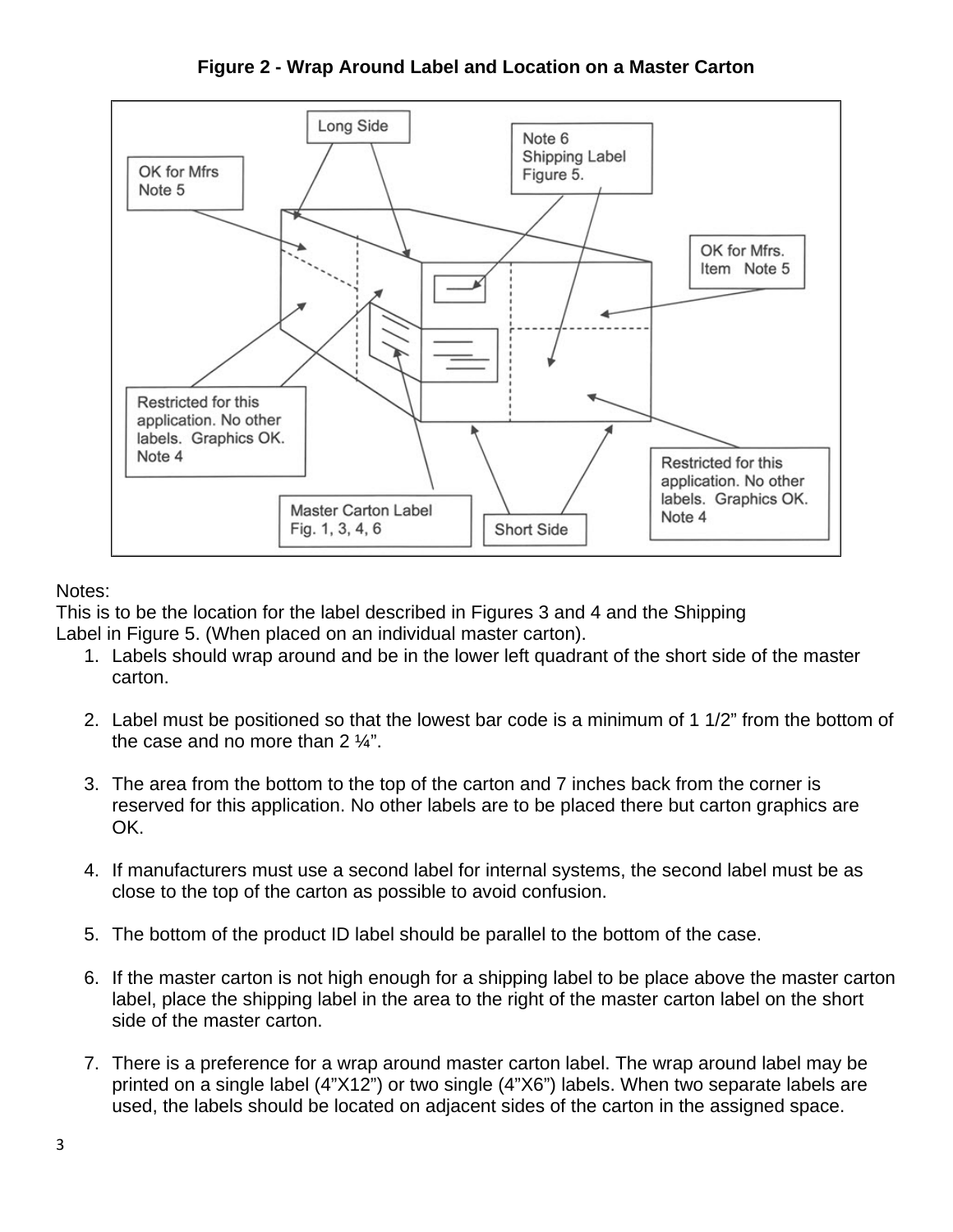- 8. With a wrap around label, the right half is to be a mirror image of the left half. All of the field positions are reversed. For example, in Figure 1, the column containing the style, color, and size fields will be on the right for the left label, and on the left for the right label.
- 9. The bar codes will have a minimum height of 1". The UCC specification suggests a bar code of 1 ¼". Our 4X6" label does not have sufficient room for a bar code with this height. A 1" high bar code with an X dimension > .020" can be read from a distance of 5' with a handheld scanner. Problems could be encountered with a fixed mount scanner if the label is not parallel to the bottom edge of the carton.
- 10.All print fields should be left justified and centered vertically within each block of data (See Figure 1).
- 11.Fonts shall be in upper case bold Arial or Arial Narrow, or equivalent (See Figure 1).
- 12.Each block of data on the label will have a human readable block definition.
	- 12.1 The most important human readable blocks include:
	- 12.1.1 Master Style
	- 12.1.2 Color Code
	- 12.1.3 Size
	- 12.1.4 Case Quantity
	- 12.1.5 The minimum recommended Font Sizes by the Uniform Code Council are:
		- 12.1.5.1 9 pt is equivalent to 0.125 (1/8") in height
		- 12.1.5.2 36 pt is equivalent to 0.500 (1/2") in height
		- 12.1.5.3 72 pt is equivalent to 1.000 (1") in height
	- 12.2 Blocks for bar codes will have human readable information (HRI) printed on the top of the bar code (See Figure 1).
- 13.Please note the above font sizes are nominal and may need to be adjusted depending on your printer software.
- 14.There is a preference to print a box around each of the individual blocks of data on the label (See Figure 1).
- 15.The GTIN is contained in a bar code that also contains the case count. It is positioned above the case ID (SSCC-18). See Figure 1. Note that the bar code in the GTIN block contains both the GTIN and the case count. See Figure 6.
- 16.The GTIN is the primary method of product identification. It is the number used in the PDD and the number sent to identify each product shipped on an ASN. Since it is such an important number and since it is surrounded by some other data elements when seen in a bar code we feel the GTIN should be explained.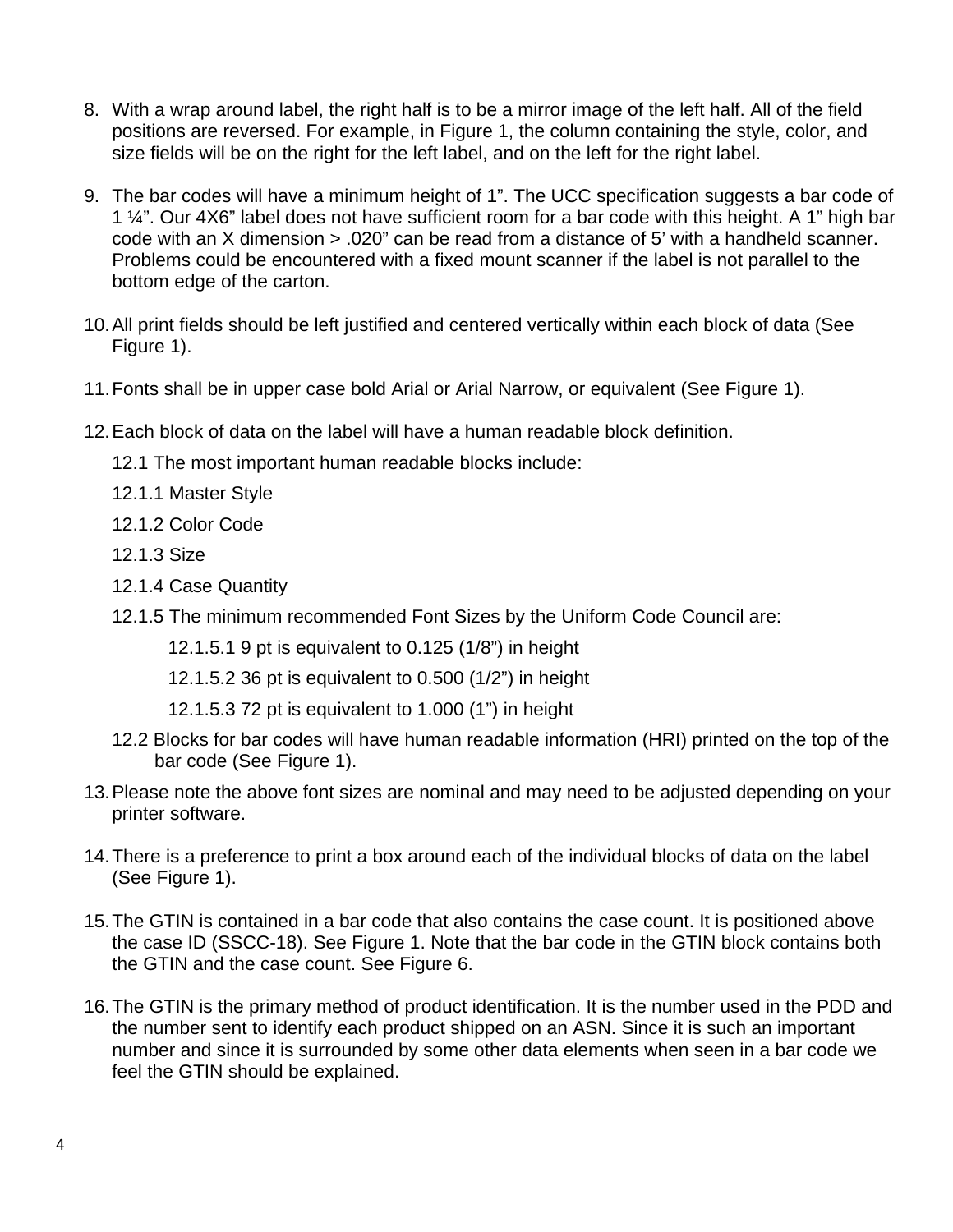- 16.1 In Figure 6 the bar code contains the numbers: (02) 00707738003265 (37) 72. The GTIN consists of the fourteen numbers found between (02) and (37). The GTIN is 00707738003265.
- 16.2 The GTIN has a specific structure. Reading the numbers from left to right, the Packaging Indicator for the GTIN field is "0". This "indicator" fills a variety of needs. In some industries the packaging indicator tells if the container is an item, a carton, an inner pack, or a pallet. For our purposes, we have determined to use a packaging indicator of "0" in the GTIN field. (See figure 6) The Packaging Indicator is also a "0" in the SSCC-18 on the master carton label (Case Identification field). (See figure 7) The packaging indicator is a "4" when used with an SSCC-18 as the Shipment Identification field. (See figure 8) The Shipment Identification field is used to link the shipment in an ASN.
- 16.3 The next position is another "0". This is a filler character placed in front of the UCC Company Identification number 707738. The UCC Company Identification Number is also used in the SSCC-18 as the ASN shipment identification and the Case Identification field for the Master Carton. The UCC Company Identification Number is assigned by the UCC (937-435-3870) for details.
- 16.4 The Company ID is followed by 00326. When it is combined with the Company ID it becomes is unique item number assigned by the company responsible for identifying and naming the product. (See 17)
- 16.5 The last number, which in this example is a "5", is a Mod 10 check digit. The Mod 10 check digit is calculated from all the other digits in the number, including the Packaging Indicator. You can obtain instructions for calculating the Mod 10 check digit from the UCC.
- 16.6 The numbers that that surround the GTIN 00707738003265 consist of an (02) and an (37). The (02) is found to the left is an Application Identifier (AI). The (37) is another AI that tells the system that the following digits "72" represents the case count. The parenthesis ( ) are provided to help people read the numbers, they are not part of the data.
- 16.7 The Application Identifier is used by the bar code system to determine the type of information it is reading. The use of these application identifiers (AI) is based on the list of application identifiers found in Application Standards For Container Codes June 19, 1996 ANSI/UCC6-1996 Table 9, Page 44 and Appendix C, Page 63

The same information is contained in the Guidelines For Supply Chain Identification, Issue 02, November 1998 Table B.1.2, Pages 156 and 157

A full description of the use of these AI's is found at: UCC/EAN-128 APPLICATION IDENTIFIER STANDARD (January 1993) (Revised and Reprinted July 1995) [http://www.gs1-](http://www.gs1-128.info/) [128.info/](http://www.gs1-128.info/) *Appendix E*

Please note, the application identifier (AI) may or may not be passed to your internal computer system depending on what options you select in your bar code reading equipment. **It is important to**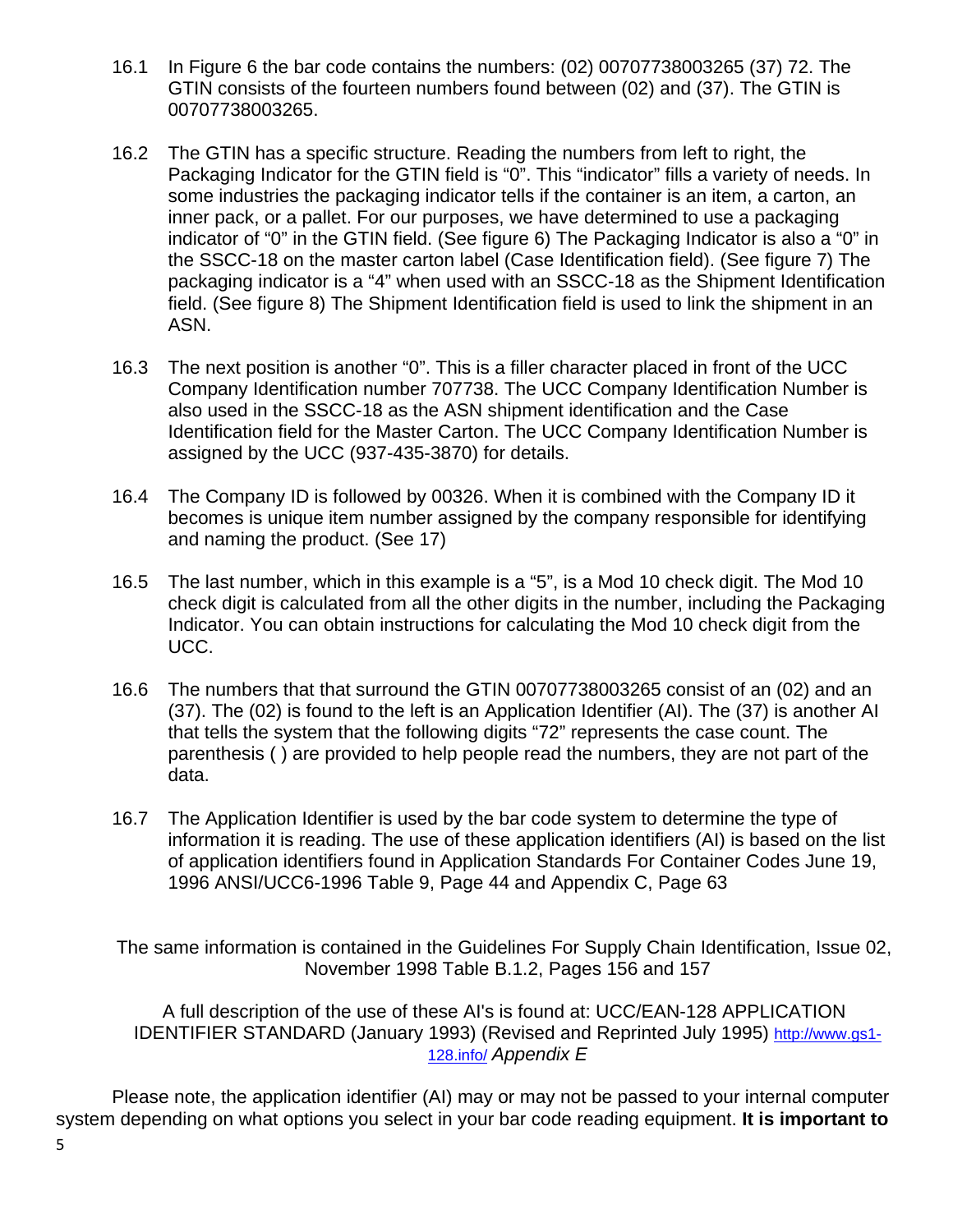#### **note the AI is not part of the actual GTIN ID, Case Quantity, or Case ID and is not stored in the computer file.**

- 17.When a distributor contracts with a supplier for private label products, it is the responsibility of the distributor to assign a GTIN number. In some cases this can be done by the supplier on behalf of the distributor. It is up to the two trading partners (wholesale/distributor and manufacturer) to work out the details on a case by case basis.
- 18.The GTIN and Case Quantity bar code field (See Figure 6)
	- 18.1 Data Content
		- 18.1.1 Use a UCC/EAN -128 bar code symbology
		- 18.1.2 The application identifier (AI) for GTIN is "02"
		- 18.1.3 The application identifier (AI) for Case Count is "37"
		- 18.1.4 The dimensions of the GTIN and Case Quantity field is 1 ¼" by 3 5/8"
		- 18.1.5 Please note: The GTIN is concatenated with the application identifier (AI) of 37 followed by the piece count in the case. According to the UCC/EAN-128 application identifier standard (January 1993, revised July 1995) chapter 3, paragraph 3.4, "You can combine fixed length fields without using a field separator. The next AI immediately follows the last character in the data field for the previous AI." For example, in Figure 6, the data string is **02**0070773800326**5**3772 where **02** is the application identifier, **5** is the last digit (calculated check digit) in the GTIN, 37 is the data identifier for the case quantity, 72 is the case quantity.
	- 18.2 The specifications for the GTIN and Case Quantity and bar code symbol are:
		- 18.2.1 Bar Code Symbology UCC/EAN 128 (note: UCC/EAN-128 is a version of Code 128 that has been set to EAN/UCC standards for encoding product information. See "Guidelines For Producing Quality Symbols" Issue 04, June 1998 Section 1.8.3
		- 18.2.2 Bar Code Height (inches) 1.000"
		- 18.2.3 Narrow Bar / Space Width X Dimension Nominal 0.020 inches Note: X can be as small as .0132 inches but is not recommended. The larger dimension is desirable for longer distance scanning.
		- 18.2.4 Type Code C (All numeric)

Must encode only numeric characters in the bar code Do not encode alphabetic or special characters in the bar code Do not encode blanks or spaces in the bar code Do not encode parenthesis in the bar code. Parenthesis will be used only for human readable information (See Figure 6, 7, 8)

18.2.5 Human Readable

Above the bar code Character Font – Arial or equivalent Character height (inches) – 0.165" See Figure 6 for a detailed description of the GTIN and case quantity bar code field.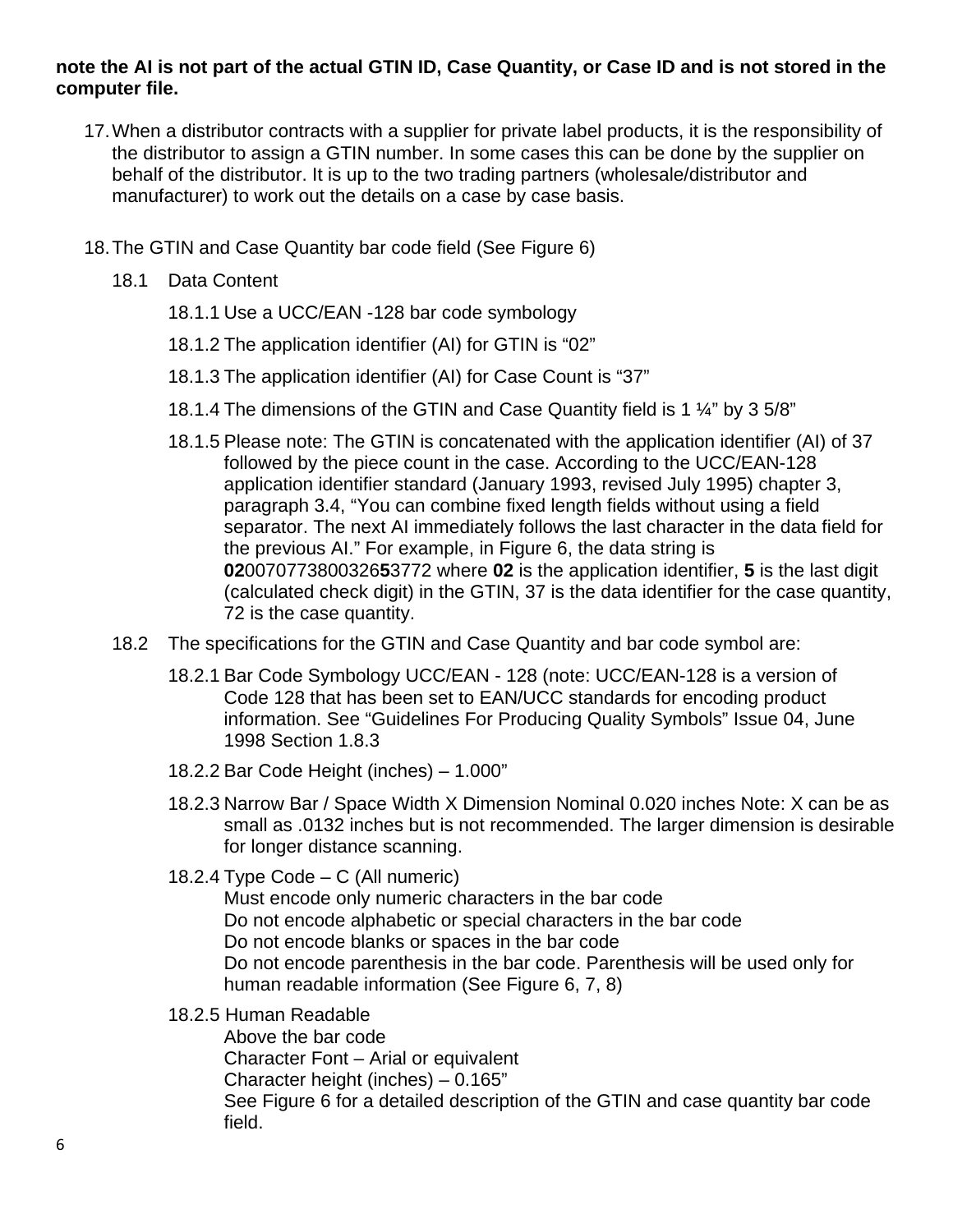- 19.Case Identification SSCC-18 (See Figure 7)
	- 19.1 Data Content
		- 19.1.1 Use a UCC/EAN 128 bar code symbology
		- 19.1.2 The application identifier for the SSCC-18 is "00"
		- 19.1.3 The packaging indicator for the carton level is a "0"
		- 19.1.4 The dimensions of the SSCC-18 data block is approximately 1 ¼" by 3 5/8"
	- 19.2 The specifications for the Serial Shipping Container (SSCC-18) bar code symbol are as follows:
		- 19.2.1 Bar Code Symbology UCC/EAN 128 (note: UCC/EAN-128 is a version of Code 128 that has been set to EAN/UCC standards for encoding product information. See "Guidelines For Producing Quality Symbols" Issue 04, June 1998 Section 1.8.3
		- 19.2.2 Bar Code Height (inches) 1.000"
		- 19.2.3 Narrow Bar / Space Width X Dimension Nominal 0.020 inches Note: X can be as small as .0132 inches. The larger dimension is desirable for longer distance scanning.
		- 19.2.4 Type Code C (numeric only)
			- Must encode only numeric characters in the bar code Do not encode alphabetic or special characters in the bar code Do not encode blanks or spaces in the bar code Do not encode parenthesis in the bar code. Parenthesis will be used only for human readable information. (See Figure 7)

19.2.5 Human Readable

Above the bar code Character Font – Arial or equivalent Character height (inches) – 0.165" See Figure 7 for a detailed description of the Case Identification Field.

\*\*Additional Information Regarding SSCC-18: <http://www.gs1-128.info/sscc-18>

### **Examples of Master Carton Label with Mapping to Data Files**

The data contained in each block of information found on the label must either come from a field in the Product Descriptor Database (PDD) or a field in some internal file. Figures 3 and 4 identify the field in the PDD file where the information is found. Information contained in the blocks on the label must also be sent in an ASN. Figures 3 and 4 map the block on the label to the field in the ASN where the information is found. In some cases the manufacturer will use the optional fields for internal applications. *Please note that the field references are from the Detail section of the PDD 832 v7.0 and ASN 856 v5.0 file unless otherwise noted.* 

Following are examples of two master carton labels (Figures 3 and 4) and the label used to link a shipment to an electronic ASN (Figure 5).

1. The first master carton label (Figure 3) is shown in a landscape layout. This is the recommended label. The longest dimension is the width (6" for a single label and 12" for a wrap around label). This label is designed to have two stacked bar codes in a picket fence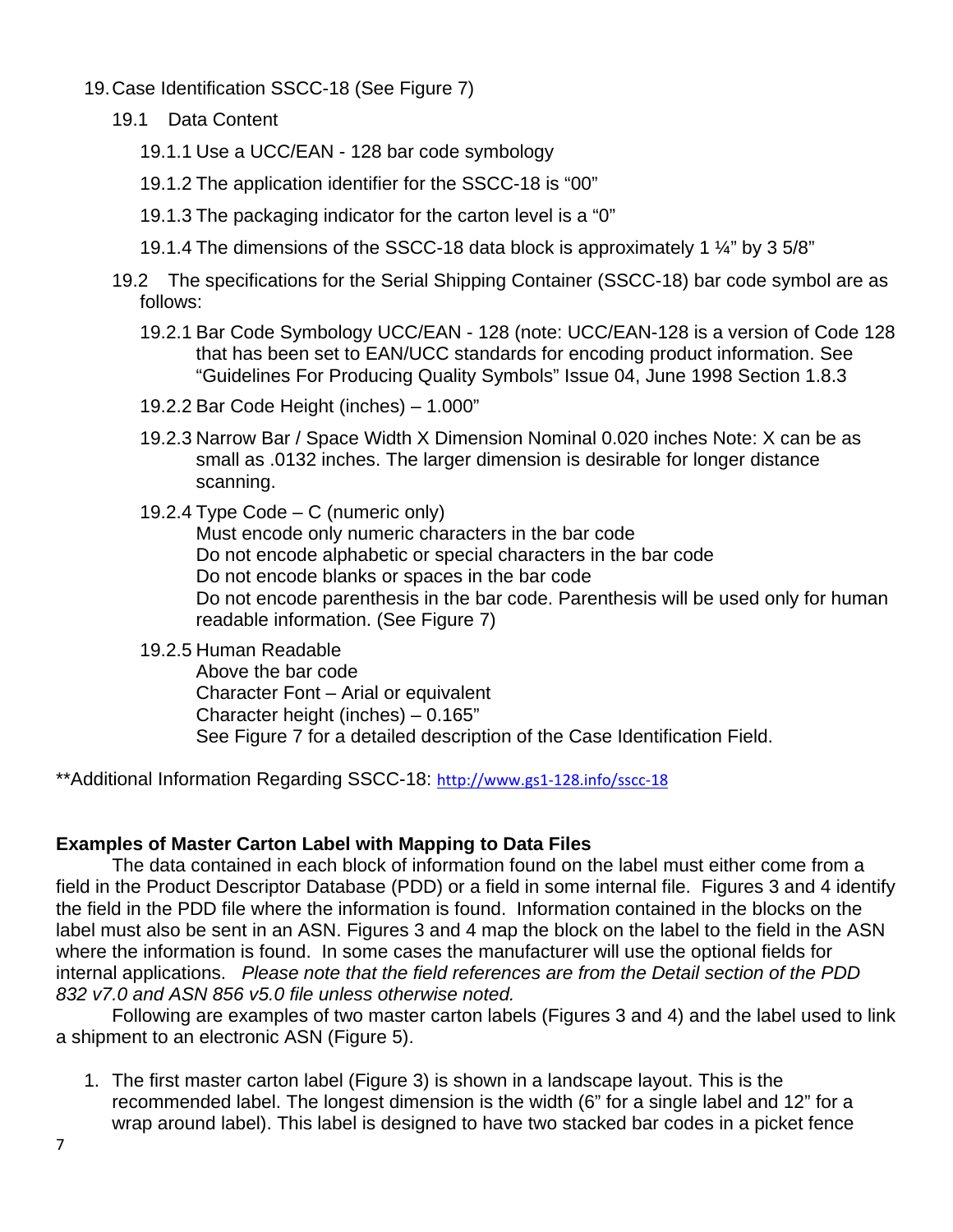layout. This label can be printed using a 4" wide bar code printer. The bar code is printed perpendicular to the web.

- 2. The second label (Figure 4) is another example of the master carton label. It is shown in a portrait mode. The longest dimension is the height (6") and the width is the shortest dimension (4").
- 3. The third label (Figure 5) is the Shipment Label. It is used to link the shipment to the electronic ASN file. Please note that the Shipment Label is optional

## **XXXXXXXXXXXXXXXXXXXXXXXXXXXXXXXXXXXXXXXXXXXXXXXXXXXXXXXXXXXXXXXXXXX**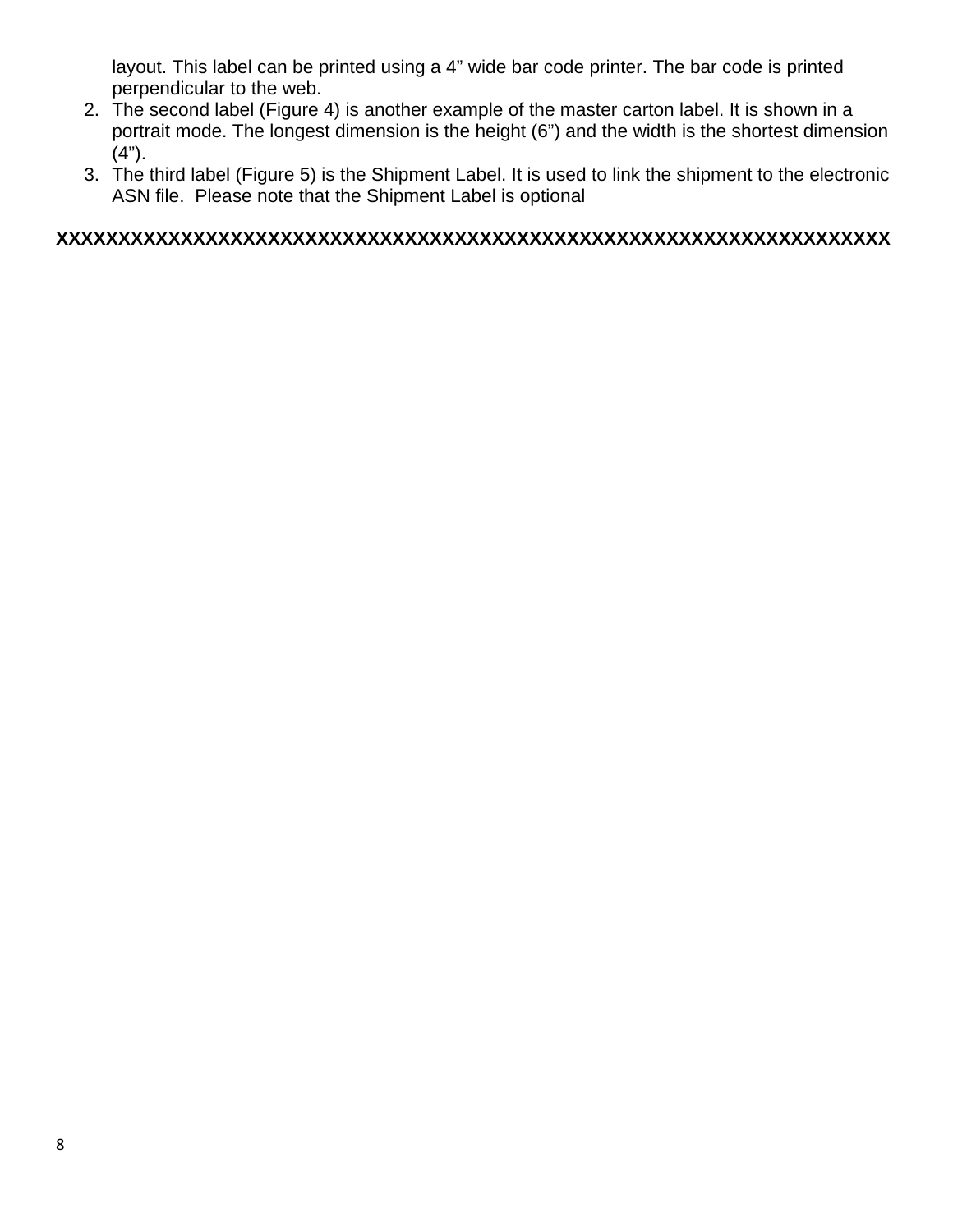#### **Figure 3 – Detail Master Carton Label Landscape Mode (Preferred) 4" X 6" Master Carton Label - Landscape Mode**

Bar code printed perpendicular to web on a 4" bar code printer.

Stacked bar code layout (picket fence) with printed boxes around each block of data (not to scale)

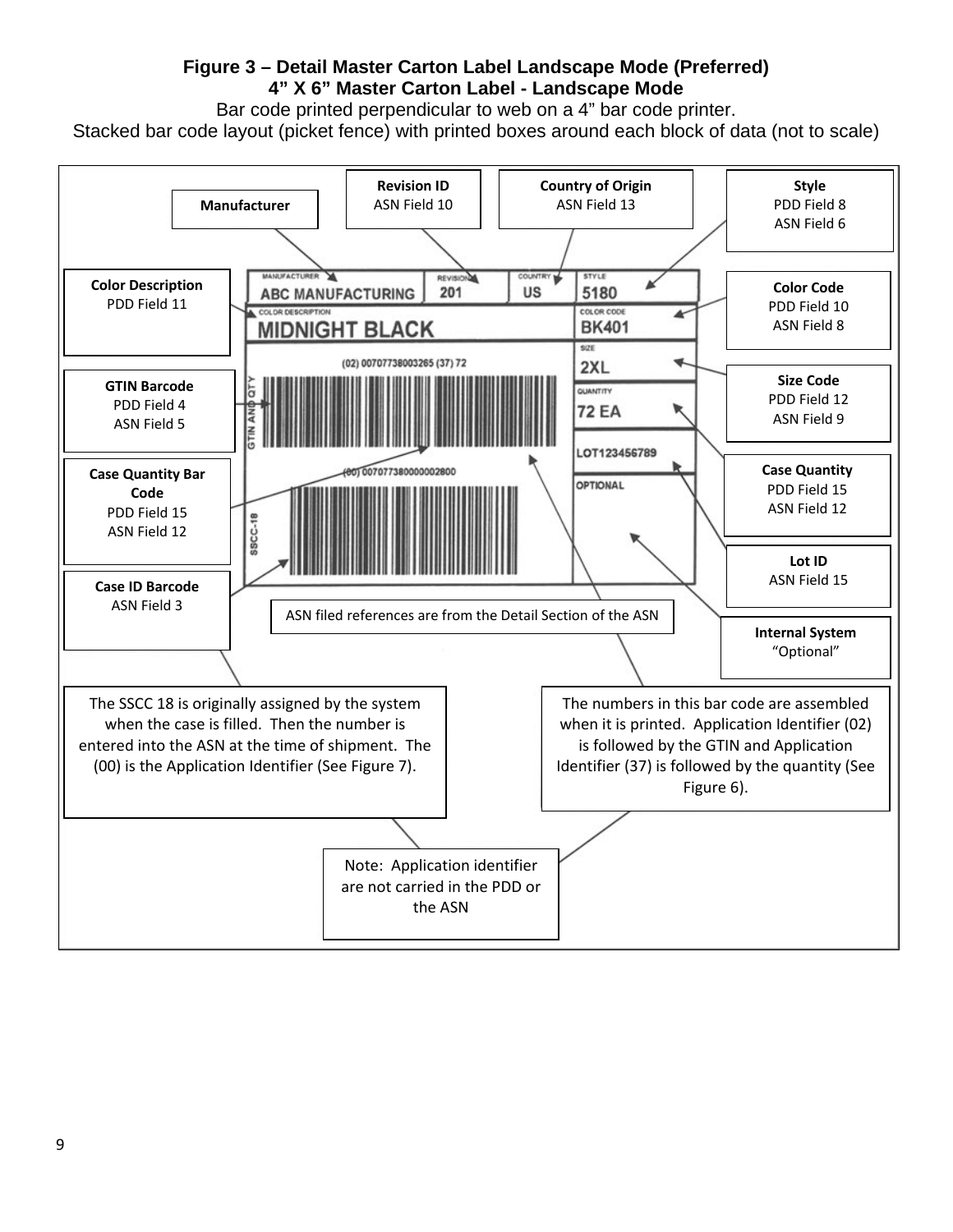### **Figure 4 – Master Carton Label in Portrait Mode 4" X 6" Master Carton - Portrait Mode**

Bar code printed parallel to web on a 4" bar code printer

Stacked bar code layout (picket fence) with printed boxes around each block of data (not to scale)

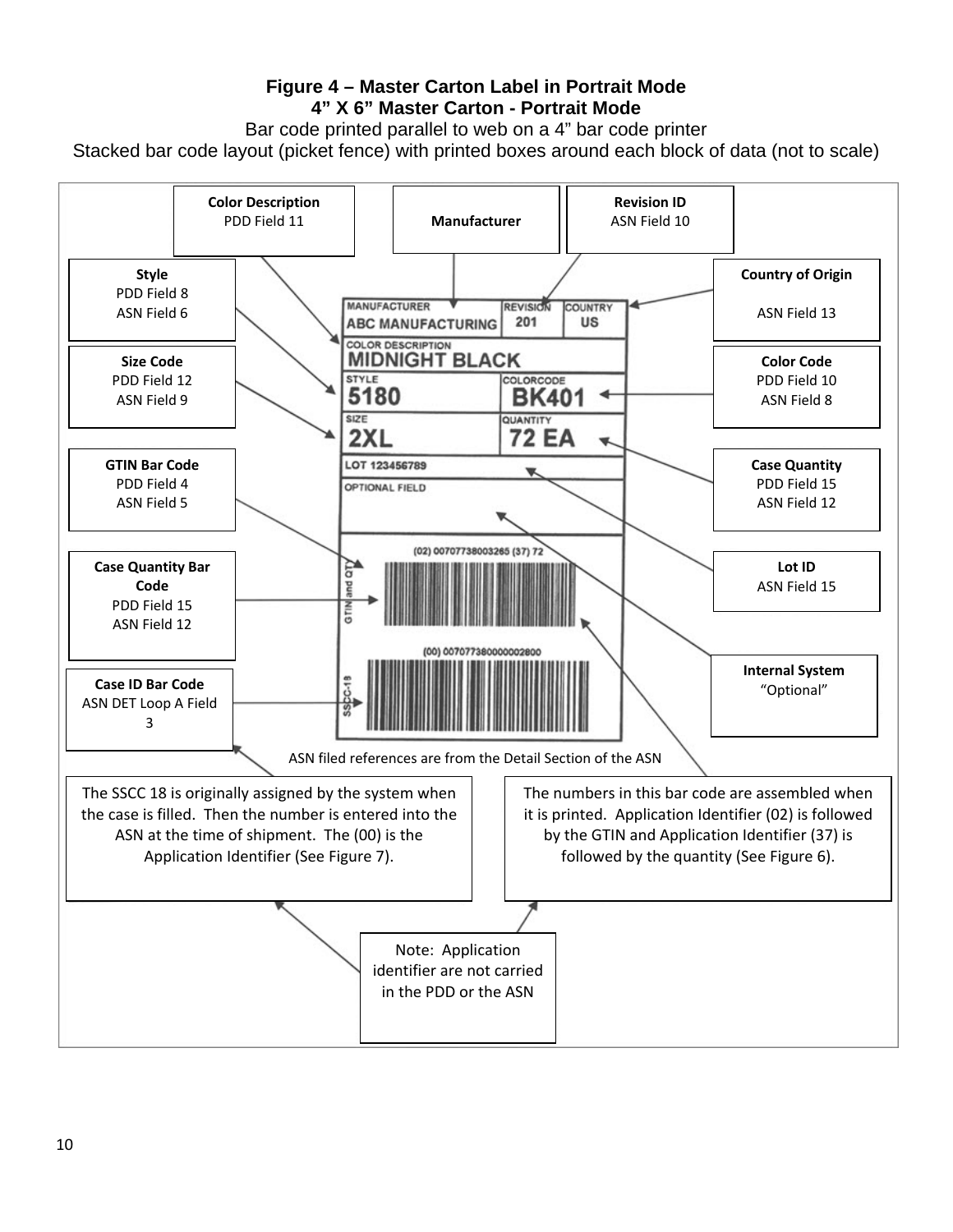#### **Figure 5 - Shipment Label (Link to the electronic ASN) 4" X 6" Label** (Not to scale)

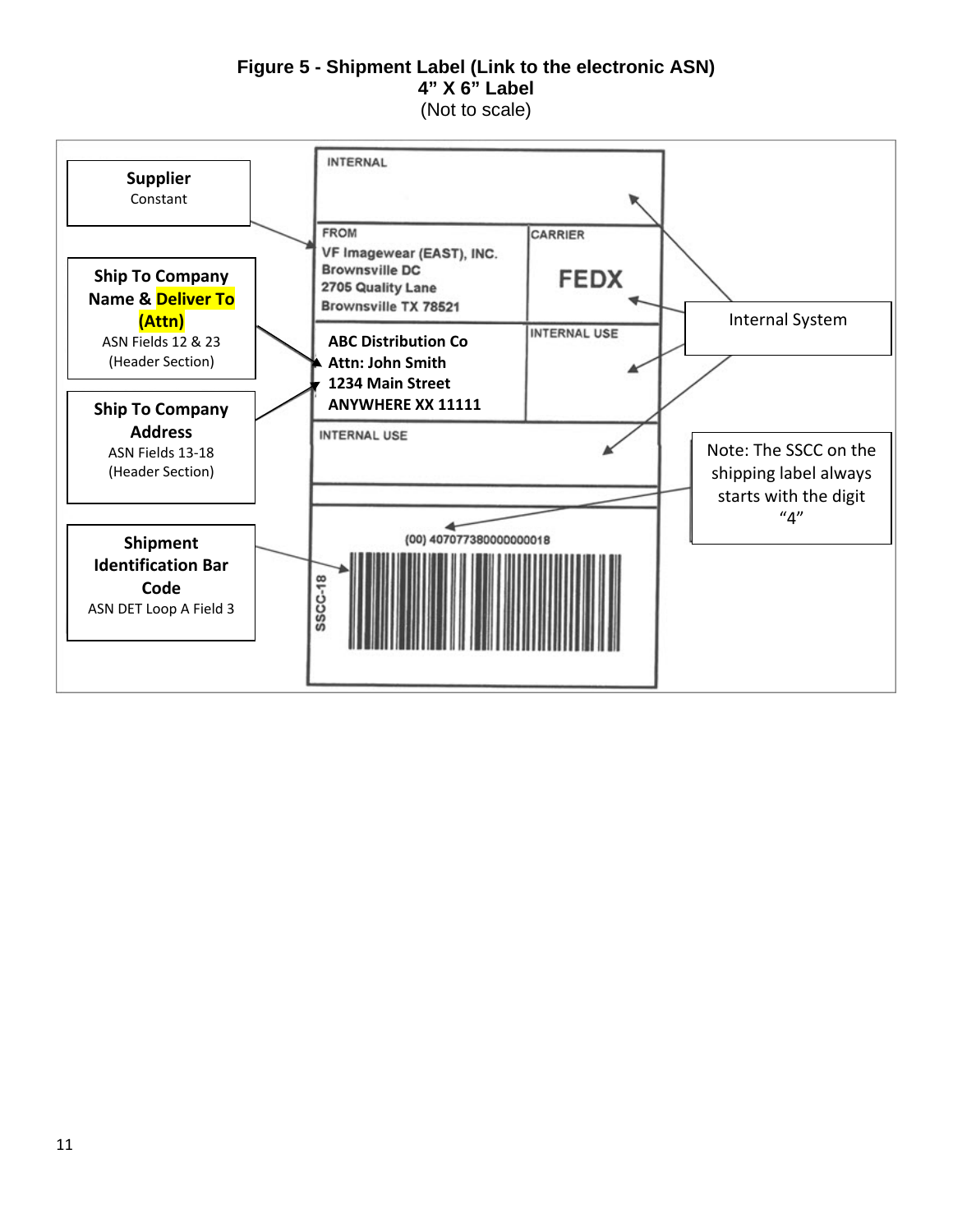# **Figure 6 - Bar code field definitions for GTIN and Case Quantity**

This includes the GTIN product ID (PDD Field 4/ASN DET Loop B Field 2) and Case Quantity (ASN DET Loop B Field 9)



**(Note: See labels in Figures 3 and 4)**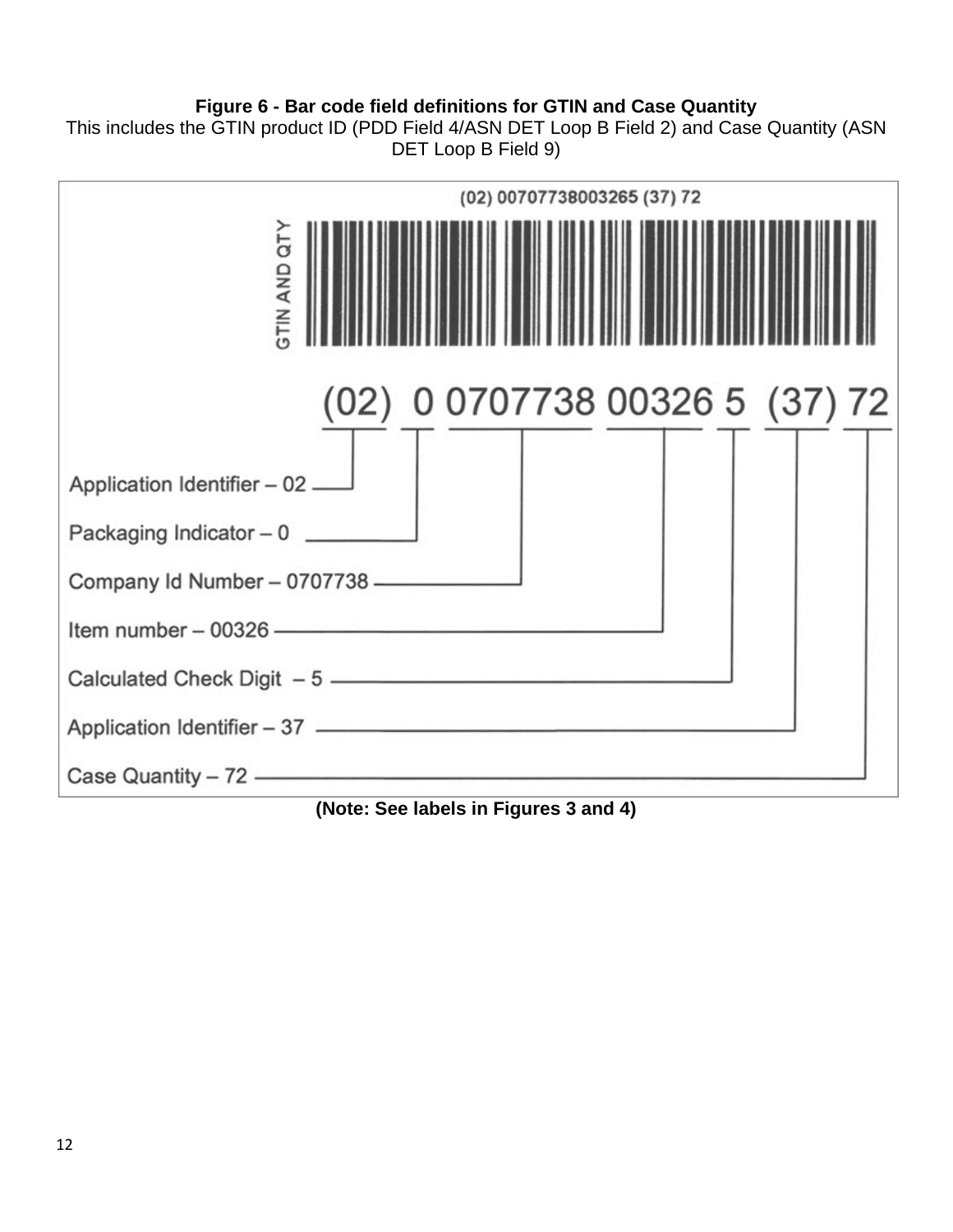**Figure 7 - Bar code field definitions - Case Identification Field (SSCC-18)** Case Identification Field (ASN DET Loop A Field 3)

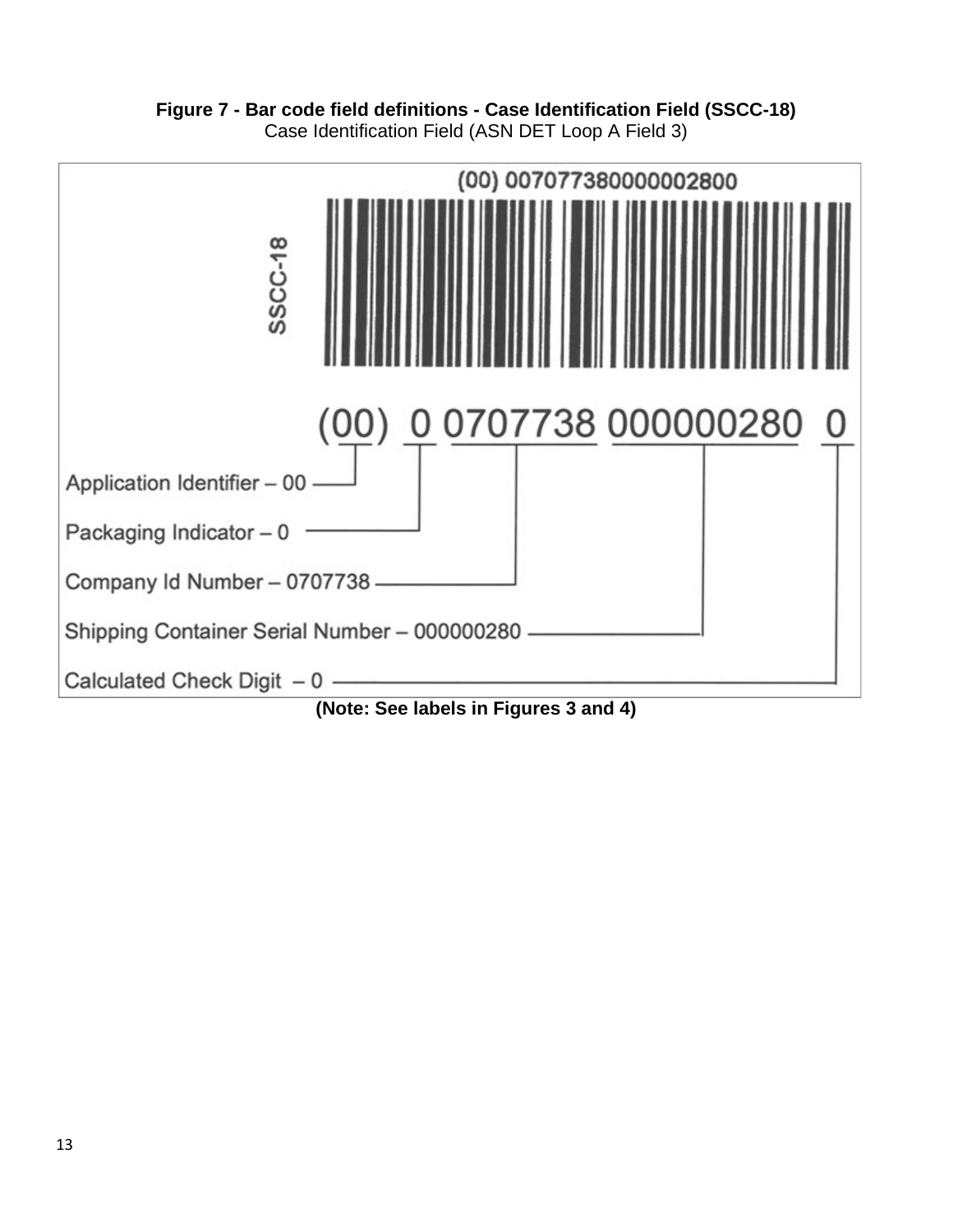